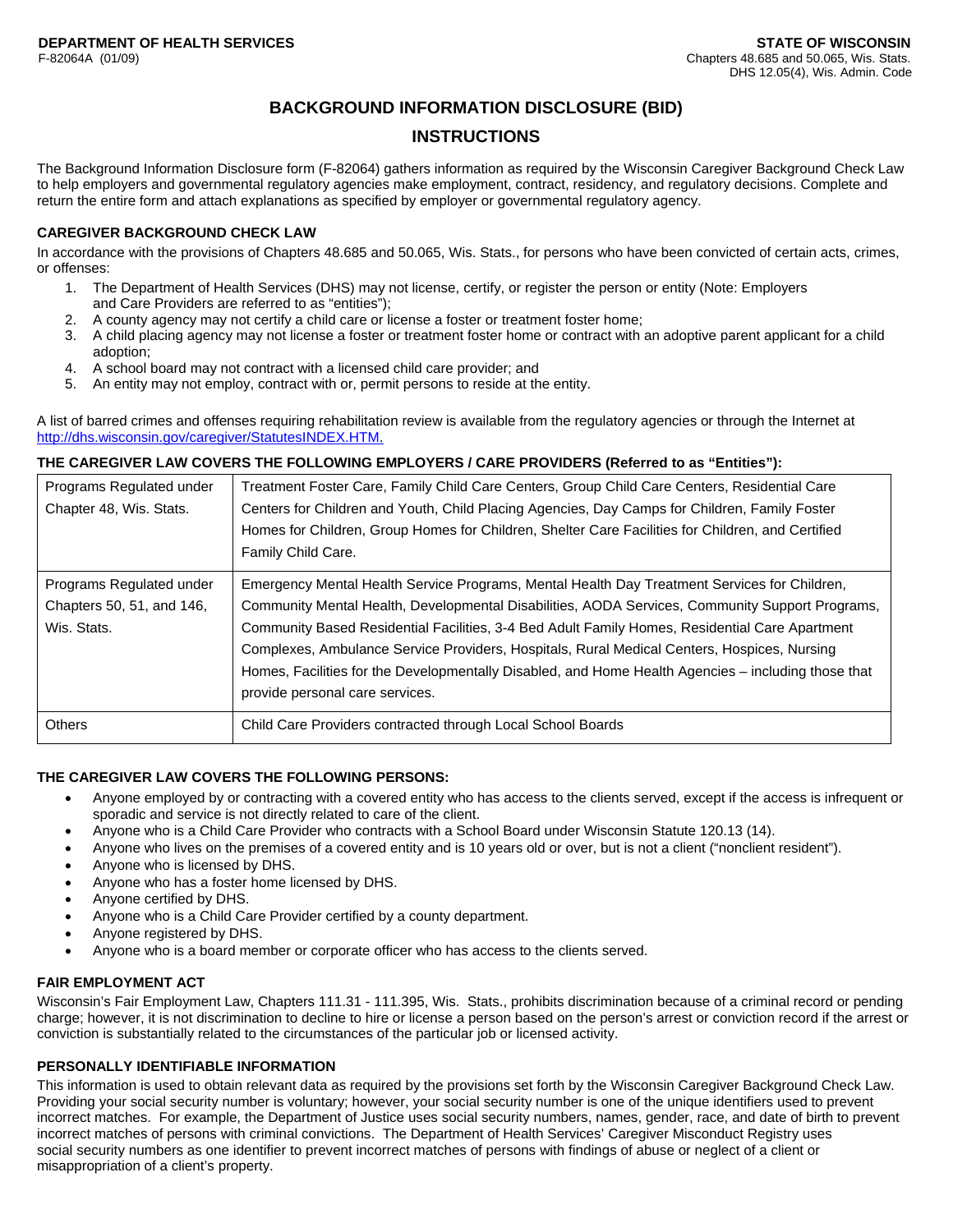# **BACKGROUND INFORMATION DISCLOSURE (BID)**

Completion of this form is required under the provisions of Chapters 48.685 and 50.065, Wis. Stats. Failure to comply may result in a denial or revocation of your license, certification, or registration; or denial or termination of your employment or contract. Refer to the instructions (F-82064A) on page 1 for additional information. Providing your social security number is voluntary; however, your social security number is one of the unique identifiers used to prevent incorrect matches.

## **PLEASE PRINT YOUR ANSWERS.**

#### **Check the box that applies to you.**

- Employee / Contractor (including new applicant)
- $\Box$  Applicant for a license or certification or registration (including continuation or renewal)
- □ Household member / lives on premises but not a client
	- $\Box$  Other Specify:
- **NOTE:** If you are an owner, operator, board member, or non client resident of a Division of Quality Assurance (DQA) regulated facility, complete the BID, F-82064, and the Appendix, F-82069, and submit both forms to the address noted in the Appendix Instructions.

| Name – (First and Middle)                                            | Name $-$ (Last) | Position Title (Complete only if you are a prospective employee<br>or contractor, or a current employee or contractor.) |                   |                           |      |
|----------------------------------------------------------------------|-----------------|-------------------------------------------------------------------------------------------------------------------------|-------------------|---------------------------|------|
| Any Other Names By Which You Have Been Known (Including Maiden Name) |                 |                                                                                                                         | <b>Birth Date</b> | Gender (M / F)            | Race |
| Address Street, City, State, ZIP Code                                |                 |                                                                                                                         |                   | Social Security Number(s) |      |

Business Name and Address - Employer or Care Provider (Entity)

| SECTION A - ACTS, CRIMES, AND OFFENSES THAT MAY ACT AS A BAR OR RESTRICTION |                                                                                                                                                                                                                                                                                                                                                                                                                                                                                                                                                                                          |  | <b>NO</b> |
|-----------------------------------------------------------------------------|------------------------------------------------------------------------------------------------------------------------------------------------------------------------------------------------------------------------------------------------------------------------------------------------------------------------------------------------------------------------------------------------------------------------------------------------------------------------------------------------------------------------------------------------------------------------------------------|--|-----------|
| 1.                                                                          | Do you have any criminal charges pending against you or were you ever convicted of any crime anywhere, including in<br>federal, state, local, military and tribal courts?<br>If Yes, list each crime, when it occurred or the date of the conviction, and the city and state where the court is<br>located. You may be asked to supply additional information including a certified copy of the judgement of<br>conviction, a copy of the criminal complaint, or any other relevant court or police documents.                                                                           |  |           |
| 2.                                                                          | Were you ever found to be (adjudicated) delinquent by a court of law on or after your 10 <sup>th</sup> birthday for a crime or<br>offense? (NOTE: A response to this question is only required for group and family day care centers for children and<br>day camps for children.)<br>If Yes, list each crime, when and where it happened, and the location of the court (city and state). You may be<br>asked to supply additional information including a certified copy of the delinguency petition, the delinguency<br>adjudication, or any other relevant court or police documents. |  |           |
| 3.                                                                          | Has any government or regulatory agency (other than the police) ever found that you committed child abuse or<br>neglect? A response is required if the box below is checked:<br>(Only employers and regulatory agencies entitled to obtain this information per sec. 48.981(7) are authorized<br>$\Box$<br>to, and should, check this box.)<br>If Yes, explain, including when and where it happened.<br>➤                                                                                                                                                                               |  |           |
| 4.                                                                          | Has any government or regulatory agency (other than the police) ever found that you abused or neglected any person<br>or client?<br>If Yes, explain, including when and where it happened.<br>➤                                                                                                                                                                                                                                                                                                                                                                                          |  |           |